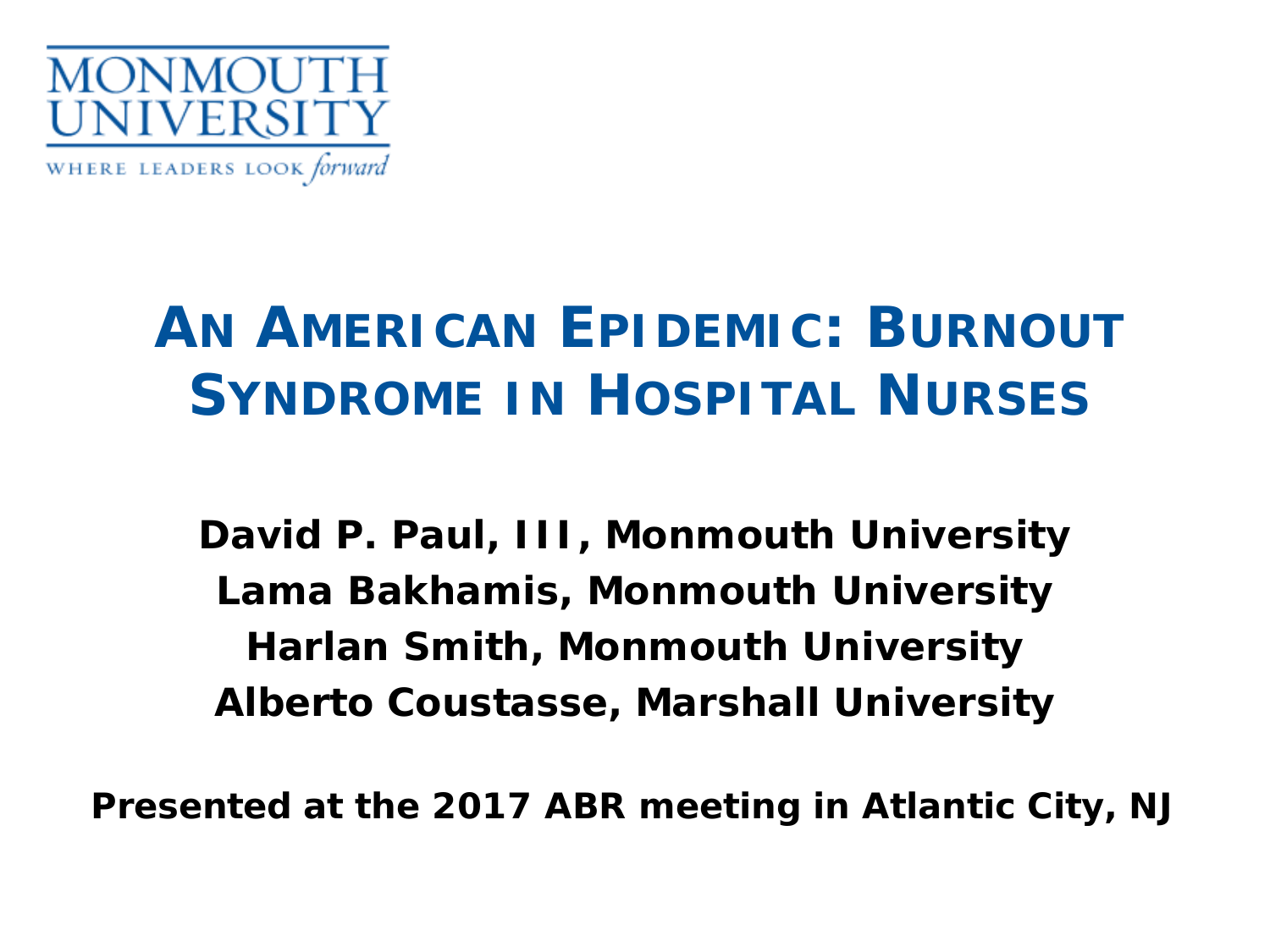## **Introduction**

- Burnout Syndrome is the result of unyielding stress **and high standards experienced by people working in "helping" occupations, such as nursing**
- **The three main symptoms considered to be signs of Burnout Syndrome are emotional exhaustion, alienation from job-related activities, and reduced work performance**

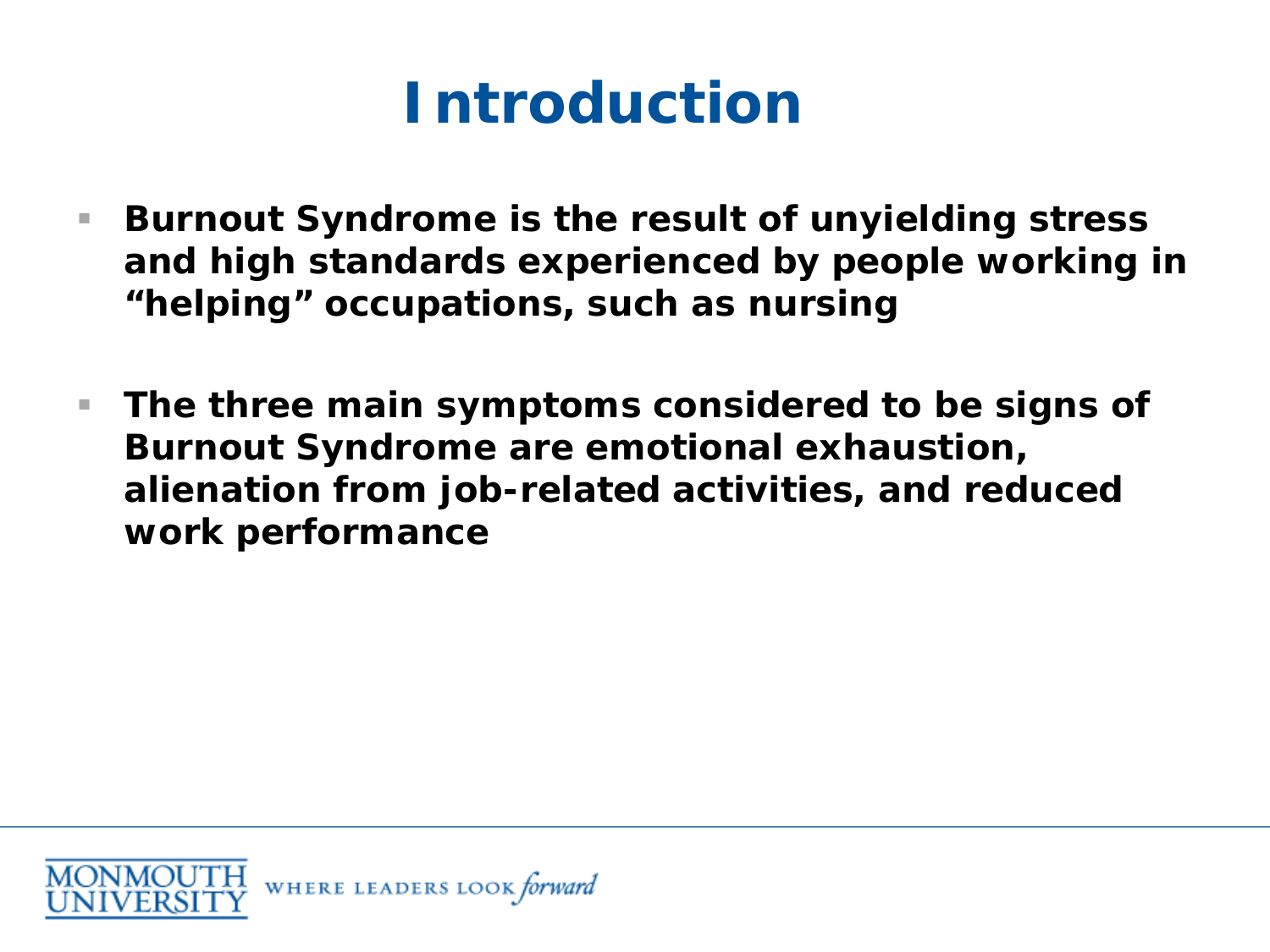## **Introduction**

- **Nursing has been one of the fastest growing professions for the past 20 years, and is projected to keep growing at 19%, faster than other occupations at least until the year 2022**
- **BLS statistics projected the U.S. would be 800,000 RNs short of the national need by the year 2020, the number has increased to a projected 1.1 million RNs short by 2022**
- **Burnout Syndrome in nurses increases about 23% for each additional patient added to the nurse's shift workload**

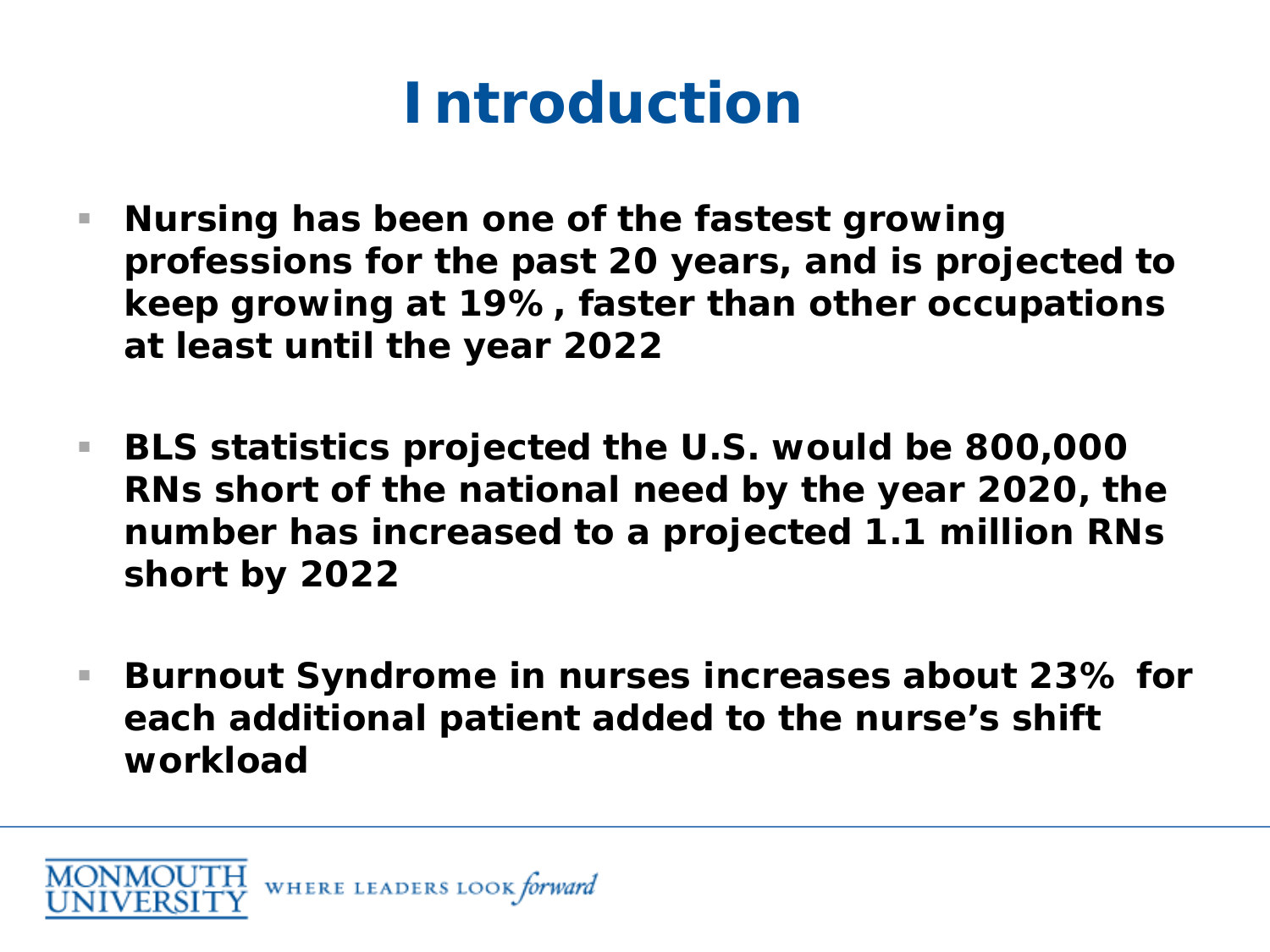# **Introduction**

- Burnout Syndrome has affected 49% of Registered **Nurses (RNs) under the age of 30, and 40% of RNs over 30** 
	- **Higher nurse workloads (a ratio of one nurse to eight patients at worst) have been related to Burnout Syndrome**
	- **More than 40% of hospital staff nurses score in the high range for job-related burnout**
	- **More than 20% of hospital staff nurses have reported they intend to leave their hospital jobs within one year**

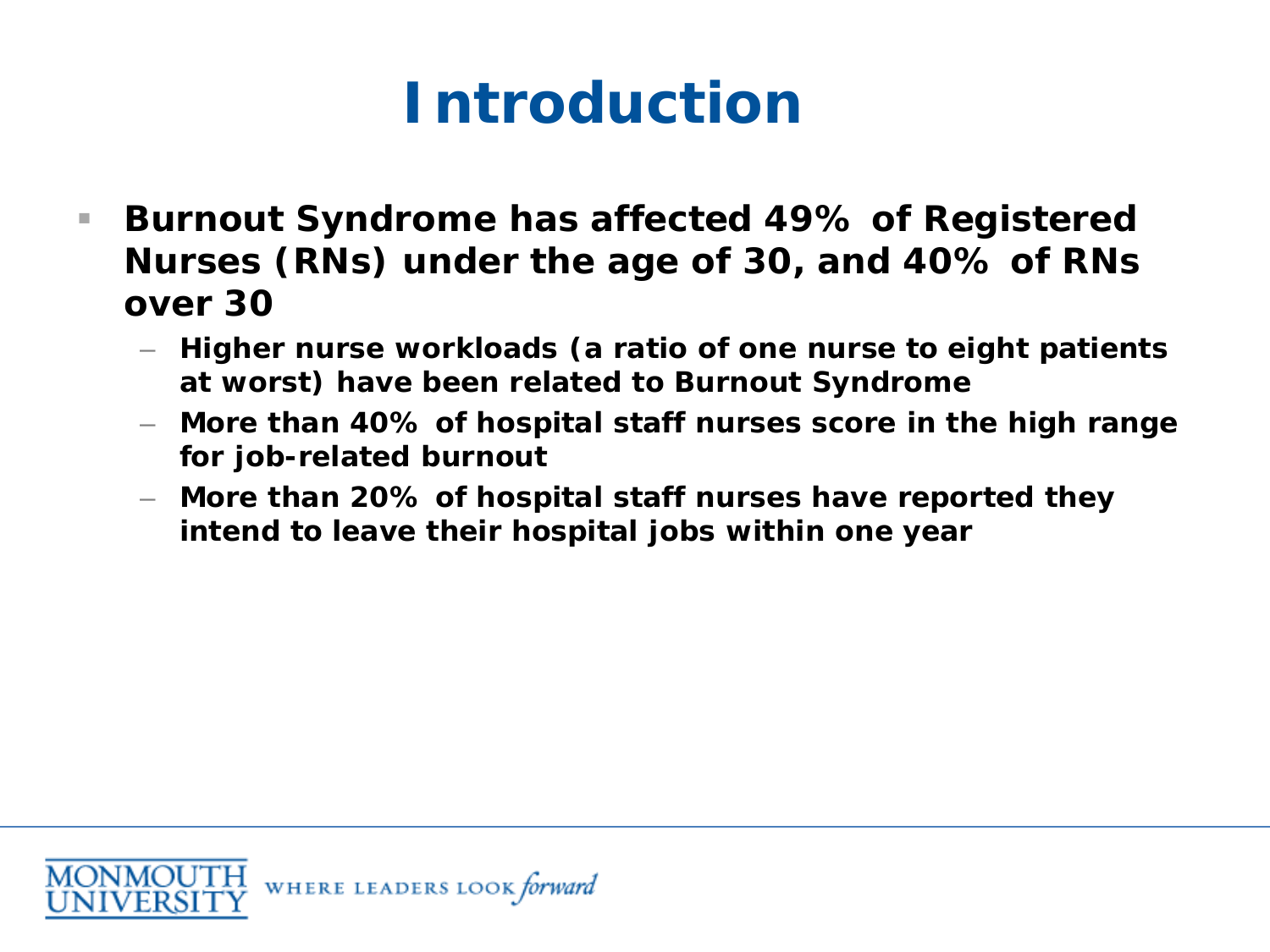- **A factor contributing to the projected nursing shortage is more than 50% of the nursing workforce is approaching retirement age** 
	- **Also, fewer students are being accepted into nursing programs**
	- **In 2014, U.S. nursing schools turned away over 78,000 qualified applicants due to insufficient faculty in nursing programs**
	- **Reason for faculty shortages**
		- **Limited pool of candidates with post-graduate degrees**
		- **Non-competitive teacher salaries, especially when compared to salaries for NPs and CRNAs**

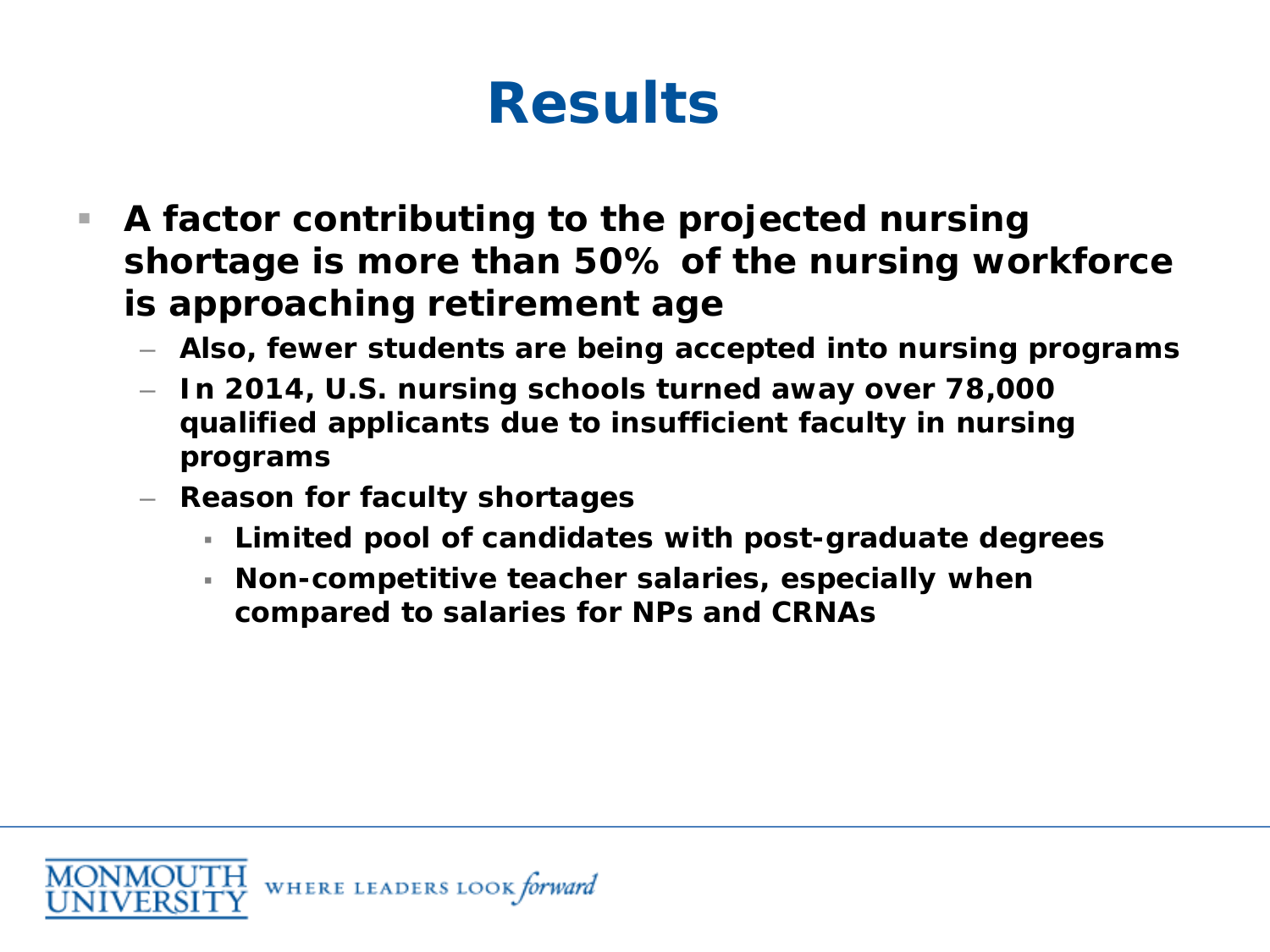- **Nurses working in hospital settings affected by the nursing shortage claim to be dissatisfied with their job due to increased workloads, longer working hours, and not having sufficient staff to provide the highest quality care to patients**
- **Stagnant wages are a complaint for nursing staff (less than a 0.5% pay increase each year)**

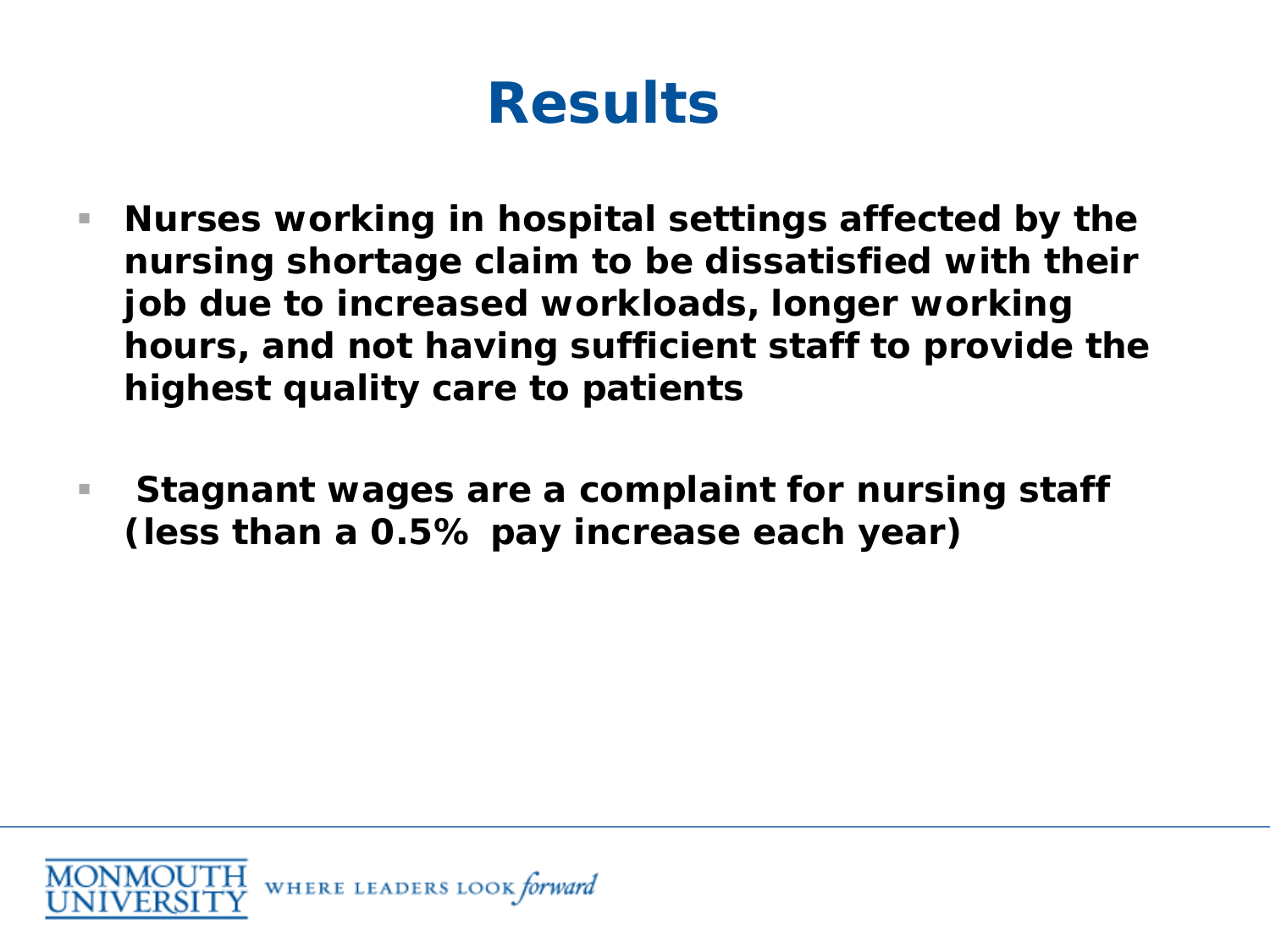- **40% of hospital nurses have Burnout Syndrome levels that exceed those of other healthcare workers**
- **Job dissatisfaction among hospital nurses is four times greater than the average for all US workers**
- **20% of hospital nurses reported that they intended to leave their current jobs within a year**

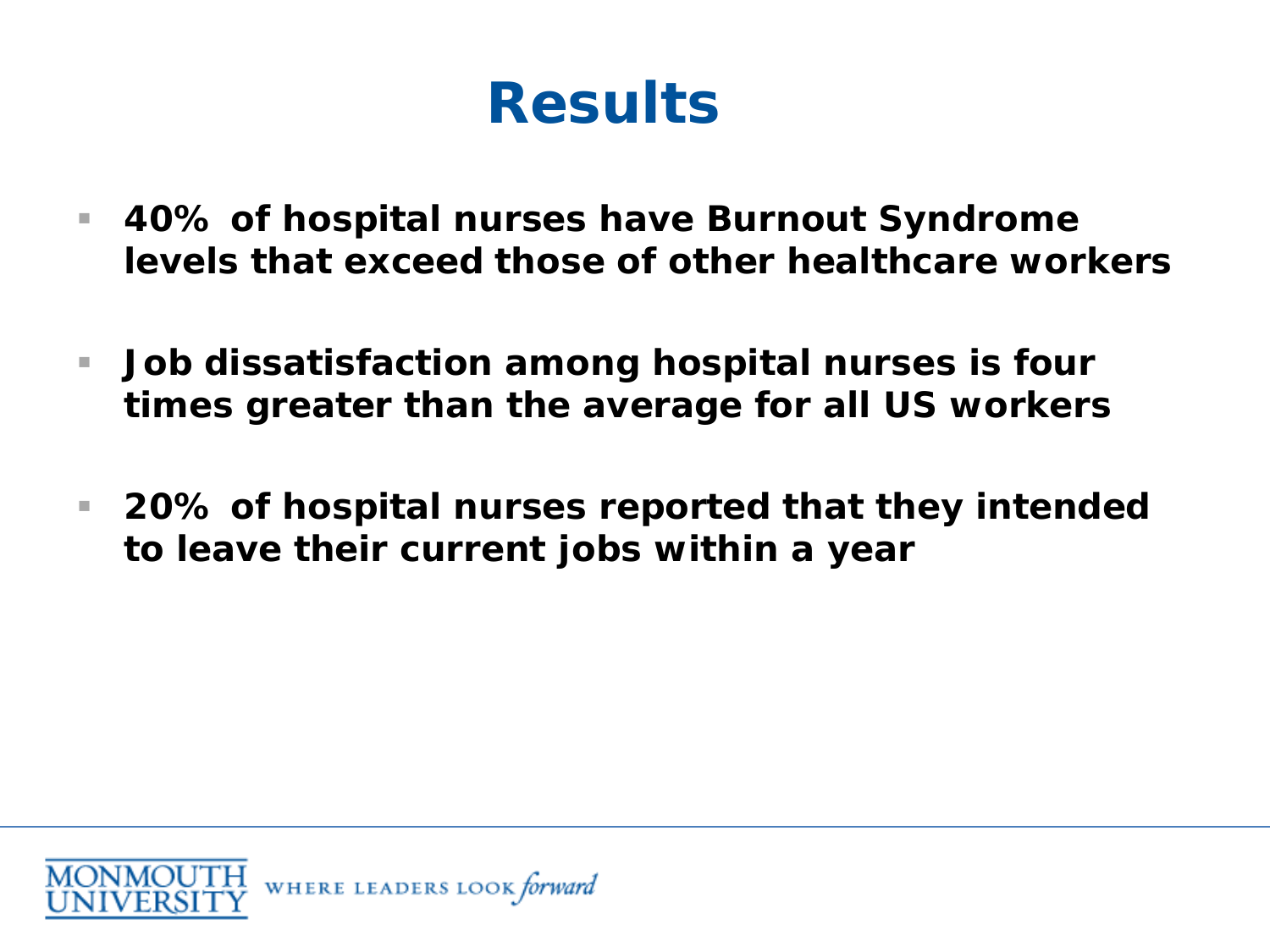- **The American Nurses Association reported that the four most common responses from nurses finishing a shift comprised:**
	- **50% being extremely exhausted**
	- **44% feeling discouraged and dissatisfied for not being able to completely provide the care they thought their patients needed**
	- **40% thought changes were needed for safe quality care for patients**
	- **26% went home feeling worried for their patients**

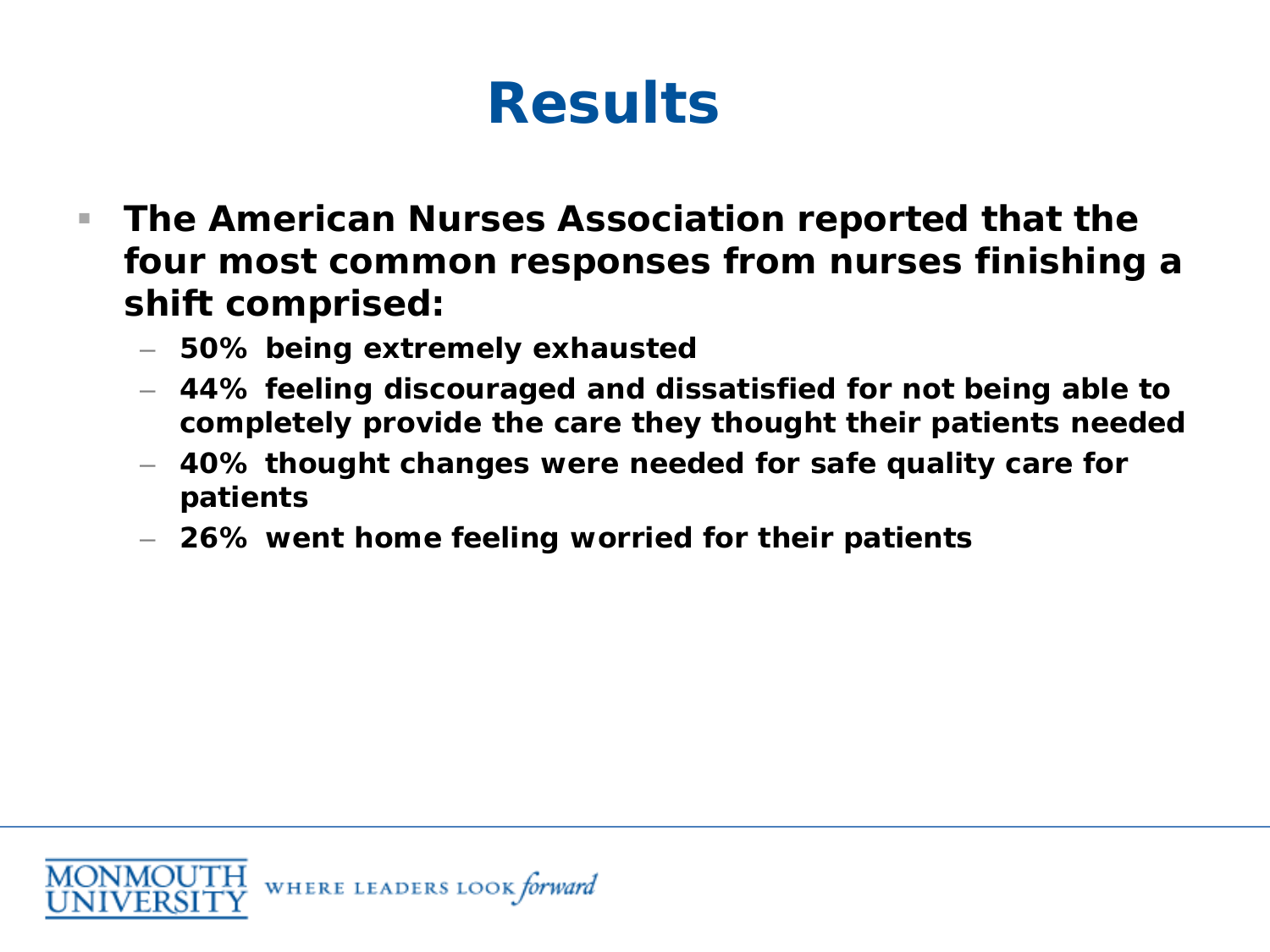- **California was the first state which passed legislation requiring exact patient-to-nurse ratios** 
	- **Six to one patient-to-nurse workload in psychiatrics**
	- **Five to one patient-to-nurse in medical-surgical units, telemetry, and oncology**
	- **Four to one in pediatrics**
	- **Three to one in labor and delivery**
	- **Two to one in intensive care units**

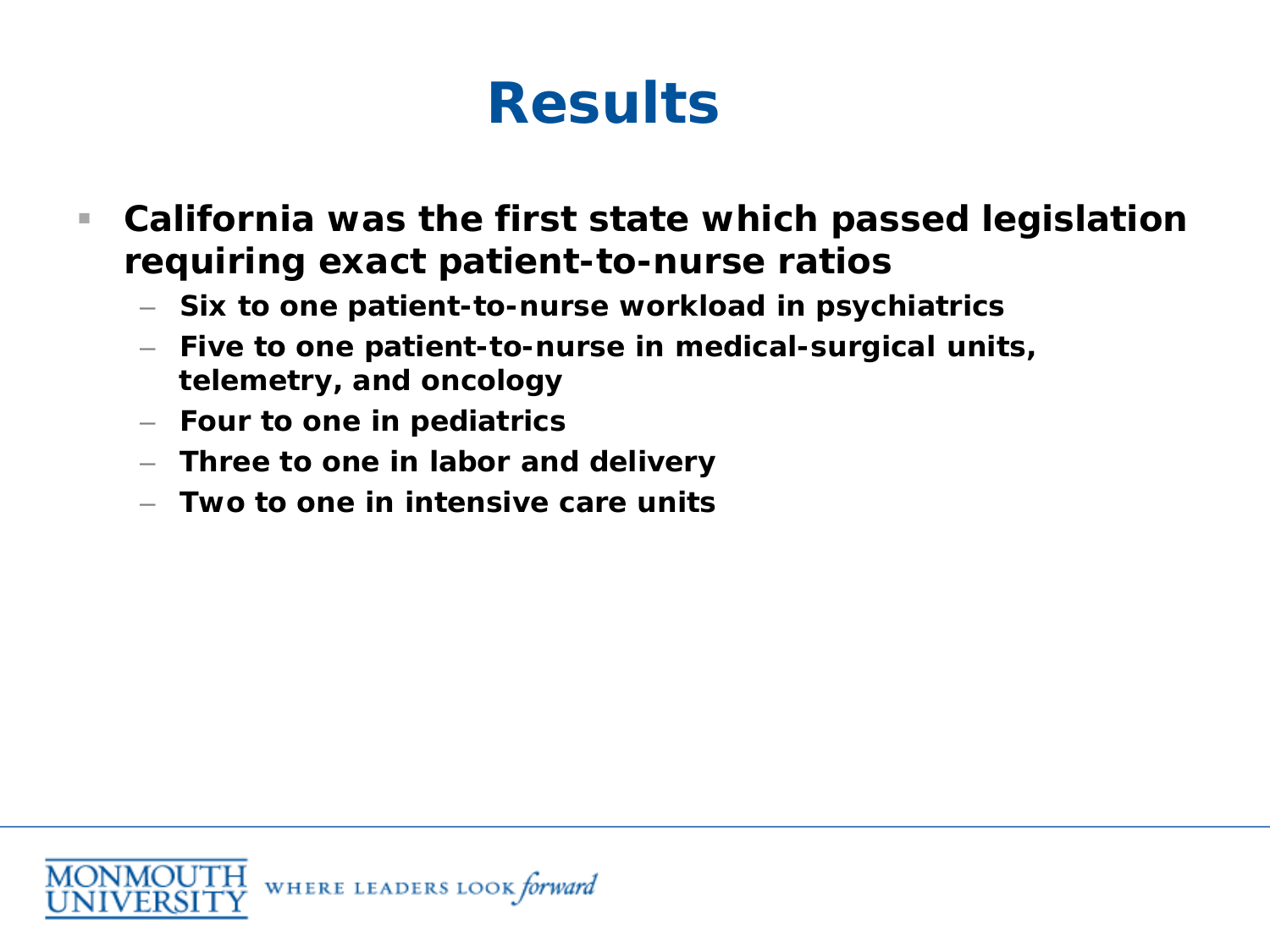- **A survey of over 10,000 nurses across the U.S. found that** 
	- **73% of nurses stated that the staffing on their floor and shift was insufficient**
	- **60% of nurses conveyed personally knowing nurses who had left because of fears about safe staffing, and 54% of nurses indicated that they themselves were considering leaving their current job**
	- **43% of those 54% said that inadequate staffing was the main reason for leaving the profession**

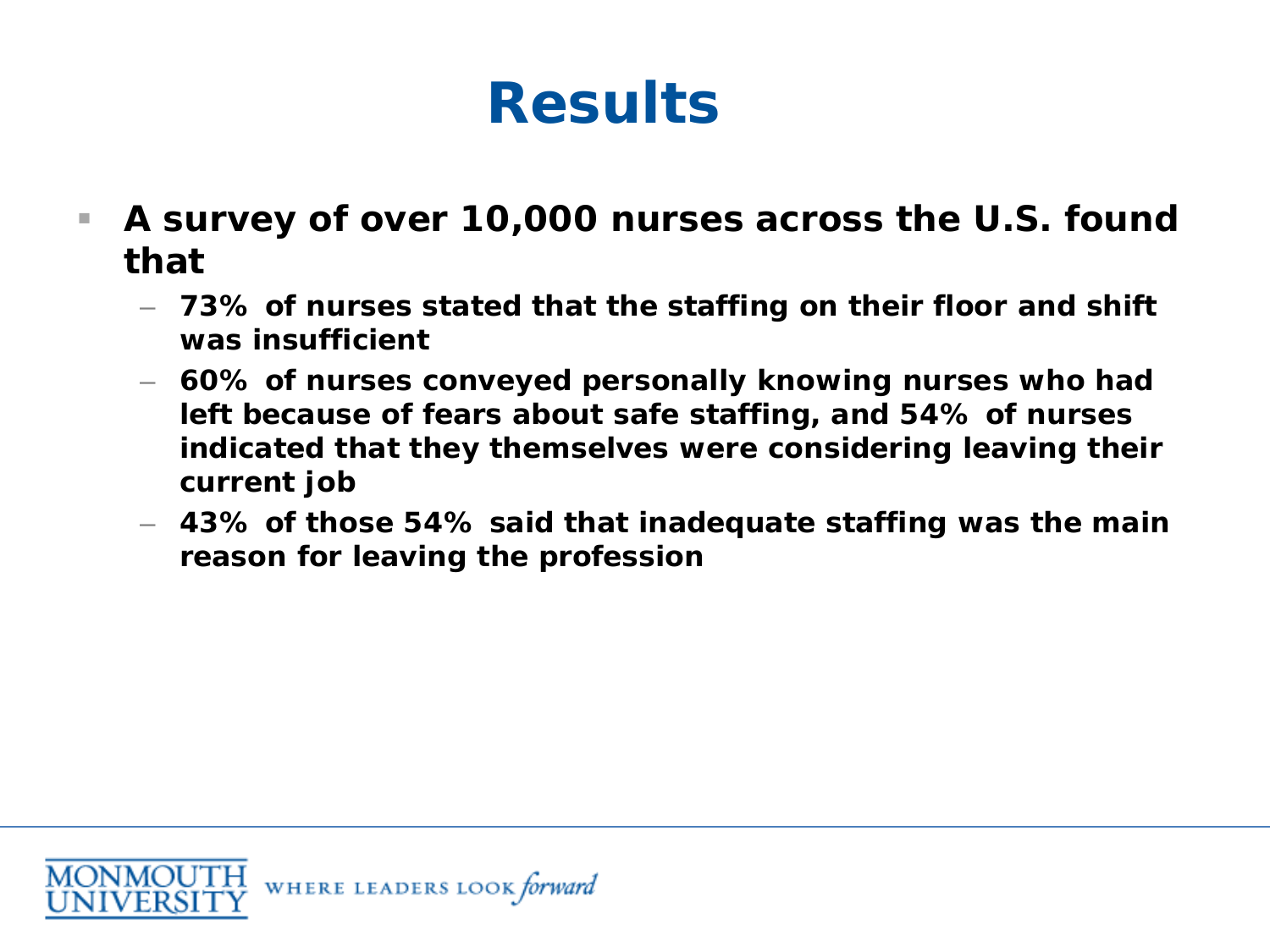- **Recruitment of RNs is costly for any hospital: total cost to replace a single RN was estimated to be between \$62,100 and \$67,100**
- **Factors that affect recruitment include the hospitals reputation, salary, inclusion of staff in making decisions, management's respect of workers, work load, and shifts worked**

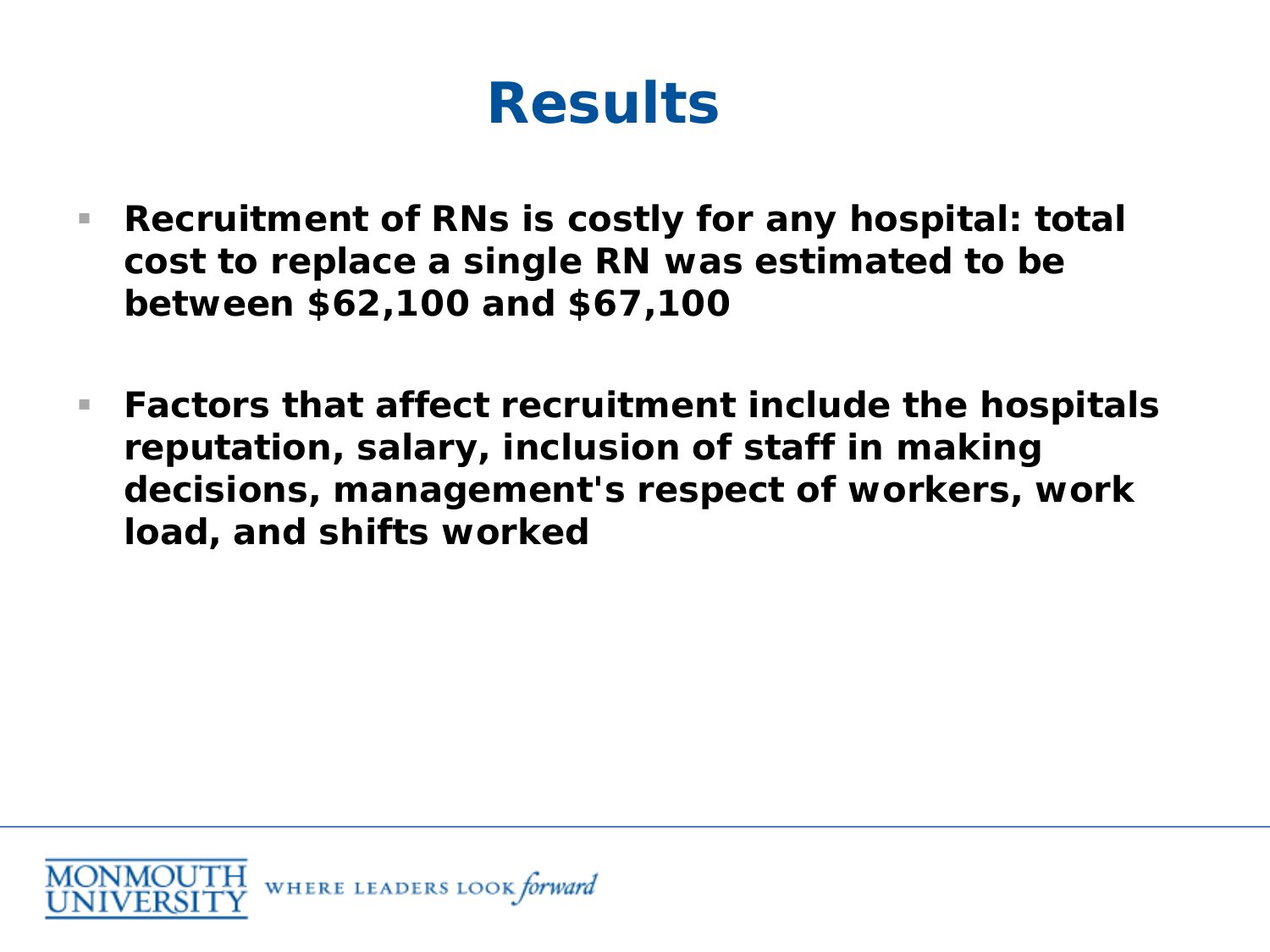#### **Discussion**

 **The results of this study suggest that poor work environments and an increased nurse-to-patient ratio have contributed significantly to Burnout Syndrome in hospital nurses, and are a costly to hospitals recruiting new staff due to the high turnover rate caused by Burnout Syndrome**

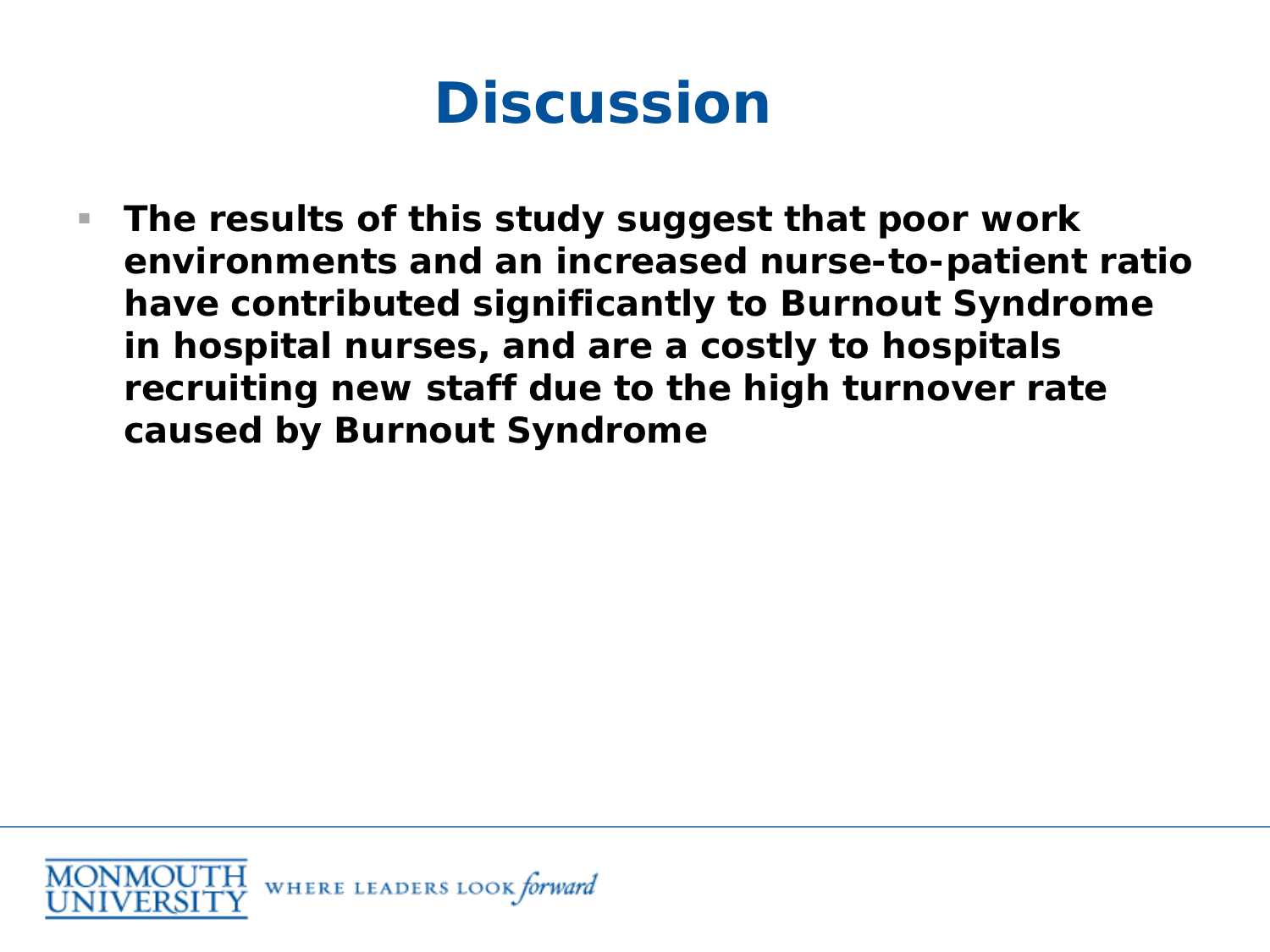#### **Discussion**

- Hospitals should make available stress management **programs that address symptoms of Burnout Syndrome and assure safe nurse staffing patterns are in place**
- **These practices would ensure that Burnout Syndrome in hospital nurses was kept to a minimum, having a positive effect in eliminating the national nursing shortage and helping hospitals eliminate costly expenses in recruiting nursing staff**

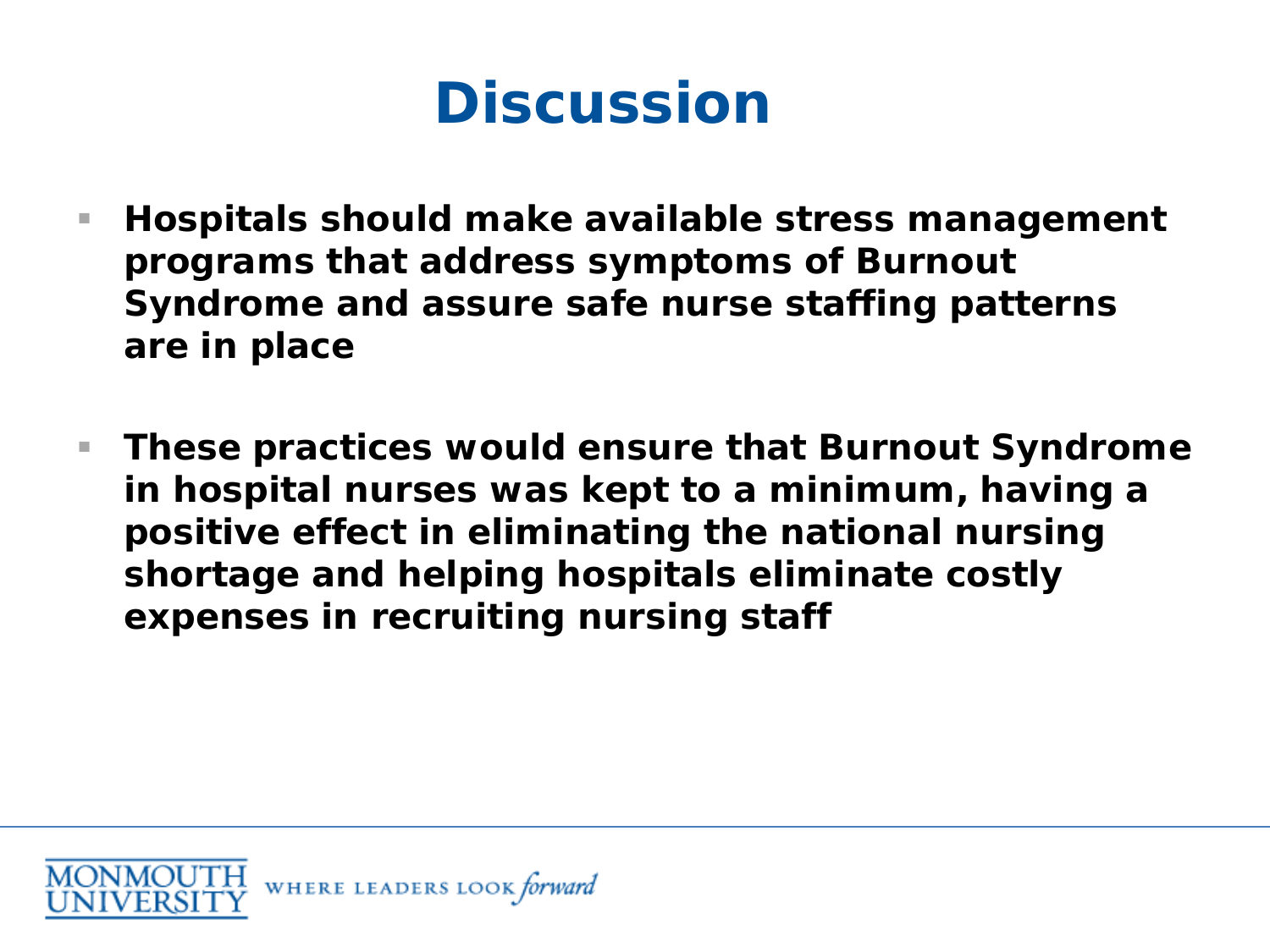#### **Conclusion**

- **The findings of this literature review suggest that lower patient to nurse ratios, a better work environment created by better management, higher pay, and shorter working shifts, would make the nursing field more desirable and attract more people to train in the field**
- **Ultimately, implementing these findings will reduce the national shortage caused by Burnout Syndrome and save hospitals money in recruiting new staff and retaining them**